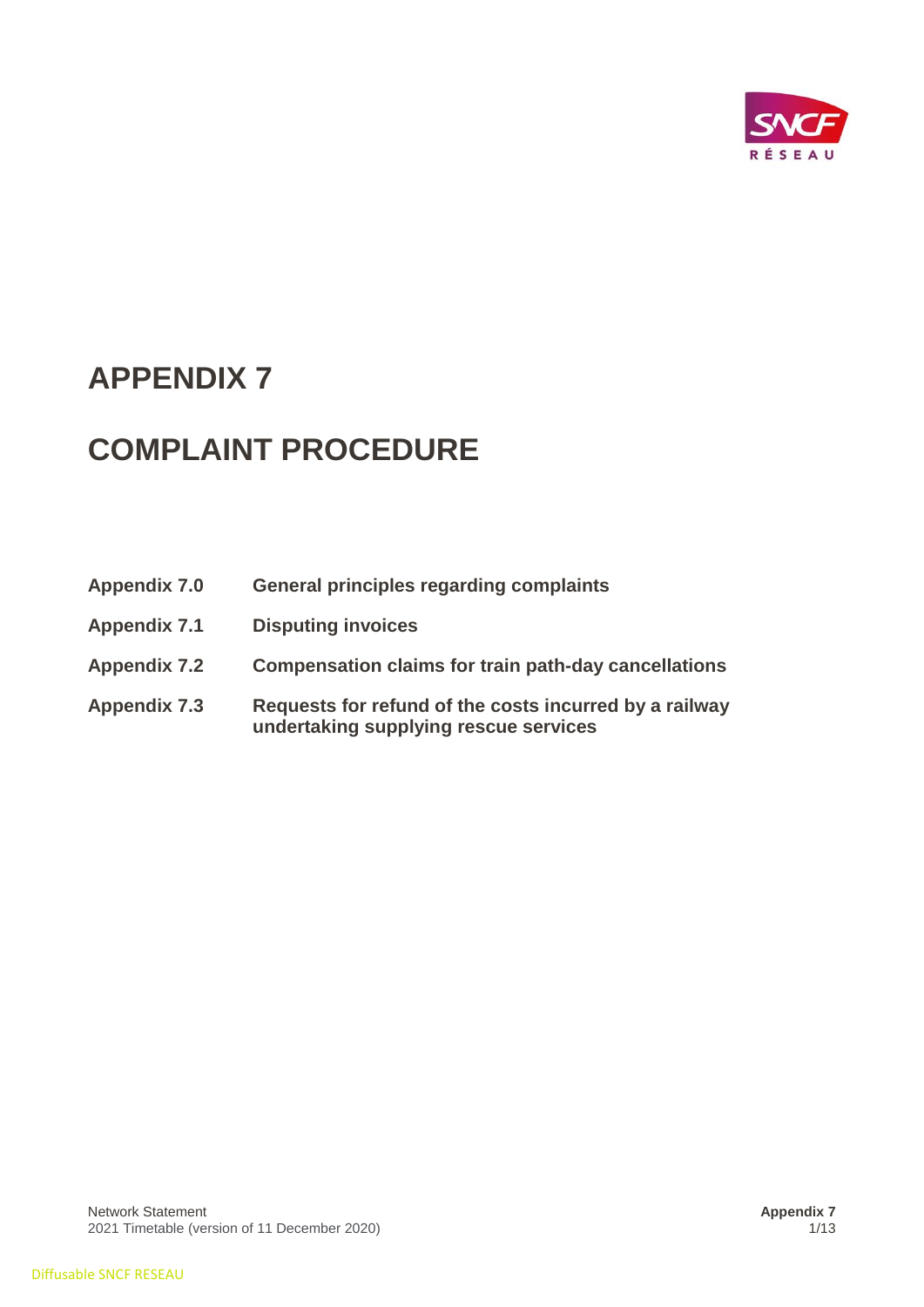# **APPENDIX 7.0**

# **GENERAL PRINCIPLES REGARDING COMPLAINTS**

# **1. AIM OF THIS APPENDIX**

The aim of this appendix is to present the procedure and the processing steps for complaints made by customers to the "Complaints" service of the Sales Division of SNCF Réseau.

Distinction must be made between two types of complaint:

- challenges relating to invoices issued by SNCF Réseau (Appendix 7.1),
- requests for compensation in the event of a train path-day cancellation caused by SNCF Réseau (Appendix 7.2).

In addition, one appendix focuses on requests for refund of the costs incurred by a railway undertaking supplying rescue services (Appendix 7.3).

# **2. COMPLAINT PROCEDURE**

#### **a. Compiling the complaint package**

Any complaint file must contain:

- a letter describing the grounds of the complaint and the causal event,
- the form, in Excel format, at least having filled in the "mandatory fields" specified depending on the grounds of the request (this form [is available for download here](https://www.sncf-reseau.fr/sites/default/files/upload/DRR/documents-techniques-referentiels/Formulaire_reclamations_cf_annexes_7_DRR.xlsx) on the ["Technical Documents"](https://www.sncf-reseau.fr/fr/les-documents-techniques-et-referentiels) page of the SNCF Réseau website, which can be accessed from the Network Statement page)..
- all supporting documents required to justify the complaint.

The file's contents are described in Appendices 7.1, 7.2 and 7.3 depending on the grounds of the complaint.

The more specific the complaint is, the quicker it will be handled.

#### **b. Sending the complaint package**

All complaints must be sent to SNCF Réseau **by e-mail t[o reclamations@reseau.sncf.fr](mailto:reclamations@reseau.sncf.fr)** and must contain attachments of the three documents described in point a). The **subject** of the email must contain the word **"COMPLAINT"** (in upper or lower case). This **email shall be authoritative.**

An electronic acknowledgement of receipt is systematically sent to the customer.

## **3. HANDLING COMPLAINTS**

SNCF Réseau handles complaints in the following manner:

#### **c. The complaint is recorded in the SNCF Réseau tool for monitoring complaints**;

#### **d. The file is checked to be complete, depending on its purpose, with regard to the relevant section of Appendix 7**:

- If the file is complete, SNCF Réseau informs the customer of this by email with acknowledgement of receipt and proceeds with its in-depth examination.
- If the file is incomplete, SNCF Réseau informs the customer of this by email with acknowledgement of receipt. The customer is responsible for providing SNCF Réseau with any supplementary documents, within the remaining period of time before expiry of the closure deadline (see § 4 below on deadlines), with express reference, in its correspondence, to the original communication of its complaint. SNCF Réseau shall then store these supplementary documents in its tool in association with the first communication.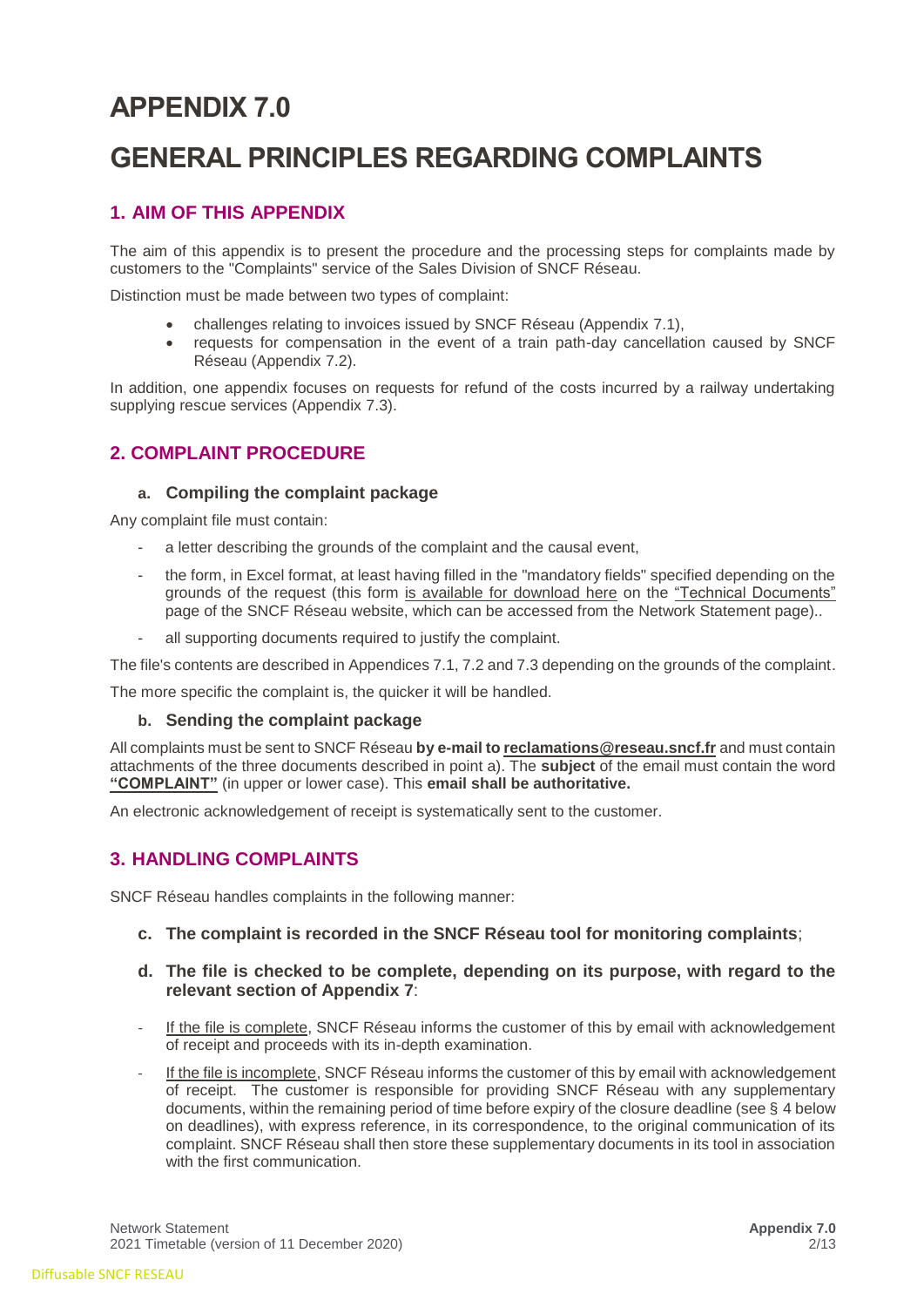The files are handled in the order in which they are received by SNCF Réseau, subject to their completeness.

#### **e. Response from SNCF Réseau**

Responses to complaints are sent by email with acknowledgement of receipt and by registered letter with acknowledgement of receipt.

Any final response by SNCF Réseau to the complaint brought against it shall contain the following statement:

"*This letter constitutes the final response from the infrastructure manager to the complaint brought against it. Once received by your services, the six-month period provided for by Article 20.4 of the general conditions of the contract for use of the infrastructure and the contract for allocation of train paths (Appendix 3.1 of the Network Statement) shall begin*".

#### **f. Approval of the "Agreed and signed" slip by the customer**

When the response from SNCF Réseau is accompanied by a refund or compensation offer in the form of an "agreed and signed" slip (BPA), the customer must legally issue its approval by returning the dated and signed "agreed and signed" slip. This must be sent to SNCF Réseau in two different formats: "paper letter" and email:

By registered letter with acknowledgement of receipt to:

Mr Arnaud SOHIER Sales and Marketing Director SNCF Réseau 174 avenue de France, 75013 Paris

• By e-mail to [reclamations@reseau.sncf.fr,](mailto:reclamations@reseau.sncf.fr) specifying the words "BPA - complaint" in the e-mail subject line to speed up the process of paying the compensation.

## **4. RULES REGARDING DEADLINES**

All complaints files must be sent within the contractually-defined period stipulated in the general conditions of the contract for use of the infrastructure and the contract for allocation of train paths (Appendix 3.1). All files received at a later date shall be considered excluded.

The deadline for examining the completeness of the file shall run from the date of electronic acknowledgement of receipt of the file by SNCF Réseau. The deadline for handling the complaint shall run from the notification of completeness by SNCF Réseau. These deadlines shall be indicated for each of Appendices 7.1, 7.2 and 7.3.

The receipt of a complaints file by SNCF Réseau within the contractually-defined deadlines shall suspend the closure period applicable to the customer during the completeness examination phase until the day after the date at which the notification of incompleteness is sent.

Once the notification of completeness is issued, the closure deadline is also suspended while the complaint is processed until the day after the date at which SNCF Réseau sends its response to the complaint.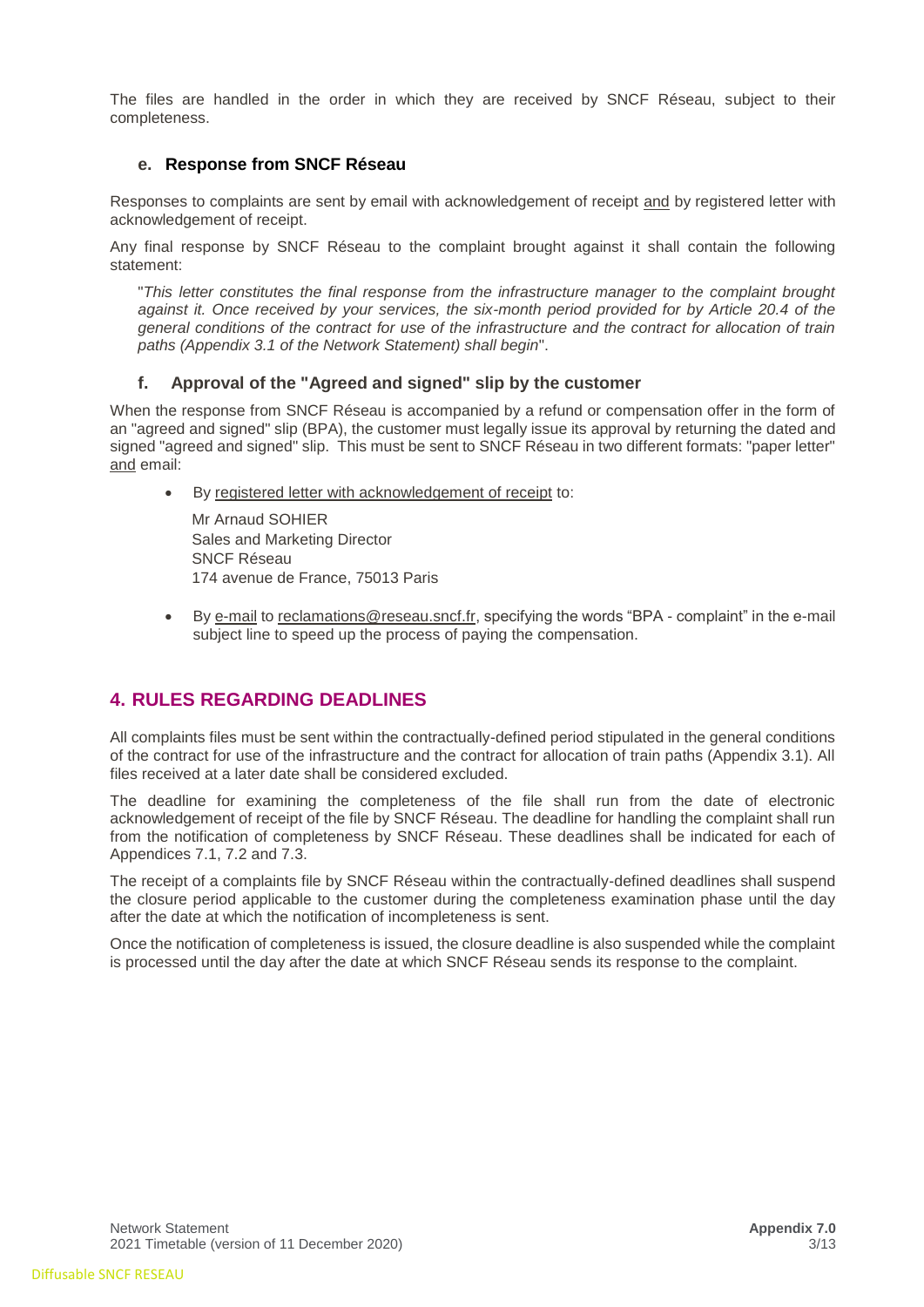# **APPENDIX 7.1 INVOICE CHALLENGES**

# **1. AIM OF THIS APPENDIX**

The aim of this appendix is to present the admissibility requirements relating to challenges to invoices issued by SNCF Réseau on the basis of the stipulations in the Network Statement.

## **2. DEADLINE AND CONTENT OF THE FILE FOR DISPUTING INVOICES ISSUED BY SNCF RÉSEAU**

#### **a. Deadline for challenges**

The invoices issued by SNCF Réseau may be challenged within a period of one year after the deadline for payment of invoices issued by the infrastructure manager.

#### **b. Compiling the file for invoice challenges**

To challenge an invoice received, the customer must compile a file with the elements listed below in the format specified:

- a letter specifying the charge(s) or penalty(-ies) concerned (to be referenced in the subject line of the letter), and the operative event for the challenge. If the challenge concerns more than one charge, each charge must be presented separately.
- the invoices disputed.
- the [Excel form](https://www.sncf-reseau.fr/sites/default/files/upload/DRR/documents-techniques-referentiels/Formulaire_reclamations_cf_annexes_7_DRR.xlsx) (published on the [SNCF Réseau](http://www.sncf-reseau.fr/fr/les-documents-techniques-et-referentiels) website) correctly filled in by the customer with all the supporting documents listed.

If these elements are not submitted in the format stipulated, complaints will be considered incomplete in the light of this Appendix. Consequently, SNCF Réseau will inform the customer that their file is incomplete.

The customer is responsible for providing SNCF Réseau with any supplementary documents, within the remaining period of time before the end of the expiry deadline with reference, in its correspondence, to the original communication of its complaint. SNCF Réseau shall then store these supplementary documents in its tool in association with the first communication.

To enable optimum processing of challenges received before the deadline stipulated in paragraph c) below, SNCF Réseau recommends that each file for invoice disputes only refers to one month of services. SNCF Réseau therefore advises its customers to group all the train path-days concerned in one month of services in one file for invoice disputes.

SNCF Réseau is willing to help the customer to understand the elements required to compile an invoice dispute file.

#### **c. Invoice dispute file processing**

All dispute files sent to SNCF Réseau are handled according to the procedure defined in Appendix 7.0 above.

In terms of timing and communication channels: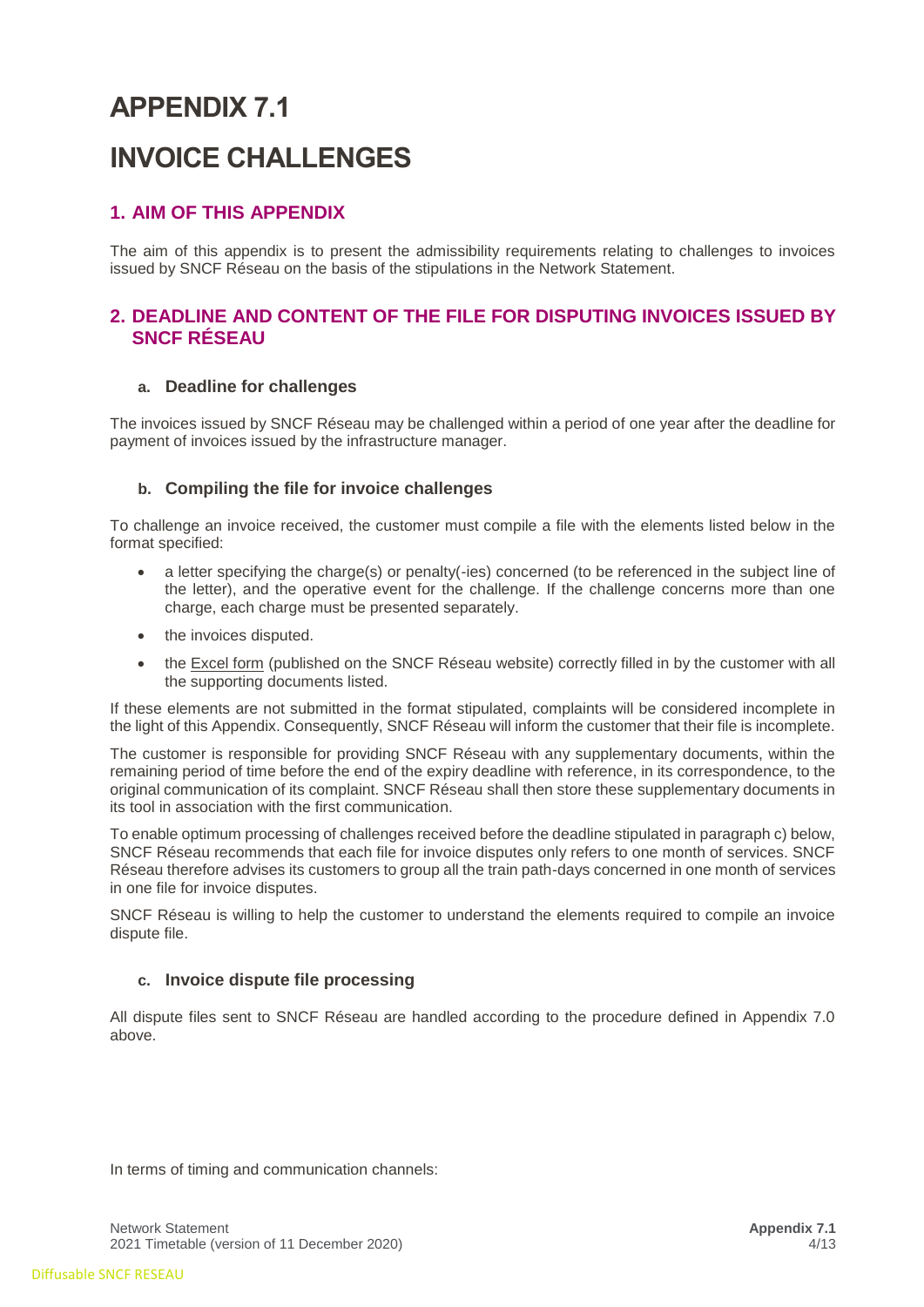| <b>Step</b>                                                                            | <b>When</b>                                                                                                                                                                                                                                    | <b>Communication channel</b>                                                                                                                                                                                                  |
|----------------------------------------------------------------------------------------|------------------------------------------------------------------------------------------------------------------------------------------------------------------------------------------------------------------------------------------------|-------------------------------------------------------------------------------------------------------------------------------------------------------------------------------------------------------------------------------|
| The customer is informed<br>that the invoice dispute file is<br>"complete/incomplete". | At the latest, 15 calendar days<br>from the date the electronic<br>acknowledgement of receipt for<br>the dispute is sent by SNCF<br>Réseau.                                                                                                    | - If the dispute file is complete: the<br>customer is informed by e-mail with<br>acknowledgement of receipt.<br>- If the dispute file is incomplete: the<br>customer is informed by email with<br>acknowledgement of receipt. |
| The response to the invoice<br>dispute is sent to the<br>customer.                     | At the latest, 45 calendar days<br>from the date the electronic<br>acknowledgement of receipt for<br>the dispute is sent by SNCF<br>Réseau.<br>If the response is positive, the<br>asset is taken into account at the<br>earliest opportunity. | Email with acknowledgement of receipt<br>and registered letter with<br>acknowledgement of receipt.                                                                                                                            |

## **3. PRESENTATION OF THE TABLE TO BE COMPLETED AND ASSOCIATED SUPPORTING DOCUMENTS FOR DISPUTING INVOICES ISSUED BY SNCF RÉSEAU RELATING TO CHARGES**

#### **a. Complaint regarding the Market Charge (RM)**

The table to be completed by the customer is presented below. It is made up of mandatory fields and other optional fields, as specified in the key.

Table as linked to train path-day:

|                                                                          |                          |                                                                        |                                 |                                                                                           |                                      |                                                                                                  | 9                                                                                                                                               | 10                                      | 11                                                                 |
|--------------------------------------------------------------------------|--------------------------|------------------------------------------------------------------------|---------------------------------|-------------------------------------------------------------------------------------------|--------------------------------------|--------------------------------------------------------------------------------------------------|-------------------------------------------------------------------------------------------------------------------------------------------------|-----------------------------------------|--------------------------------------------------------------------|
| Numéro de la Date de<br>départ du<br>facture<br>sillon-jour<br>contestée | Numéro du<br>sillon-jour | Segment de<br>marché <sup>1</sup><br>facturé par<br><b>SNCF Réseau</b> | Segment de<br>marché<br>circulé | Libellé du PR Libellé du PR<br>Origine de la Destination<br>partie<br>incriminée<br>du SJ | de la partie<br>lincriminée<br>du SJ | Référence du<br>justificatif                                                                     | Fait générateur                                                                                                                                 | Montant<br>contesté de la<br>RM $(EHT)$ | Commentaire client<br>Isur la réclamation<br>liée à ce sillon-jour |
| Format<br>ii/mm/aaaa                                                     | 5 à 6 chiffres           |                                                                        |                                 |                                                                                           |                                      | Par exemple:<br>numéro de la<br>commande GESICO,<br>référence de l'Avis<br>Régional de<br>Trains | Par exemple :<br>réclamation à<br>la demande<br>(suppression de monétaire avec<br>sillon non prise 2 décimales<br>en compte par<br>SNCF Réseau) | Format                                  | Par exemple :<br>suppression<br>partielle / intégrale              |



In fact, an invoice concerns several train paths or train movements. It is the customer's responsibility to specify those that he is challenging. The customer alone knows the reason for this challenge, which is here represented by the heading "triggering factor", and the amount that he is disputing (the RR of the train pathday X, the RR of part of a train path-day X, etc.).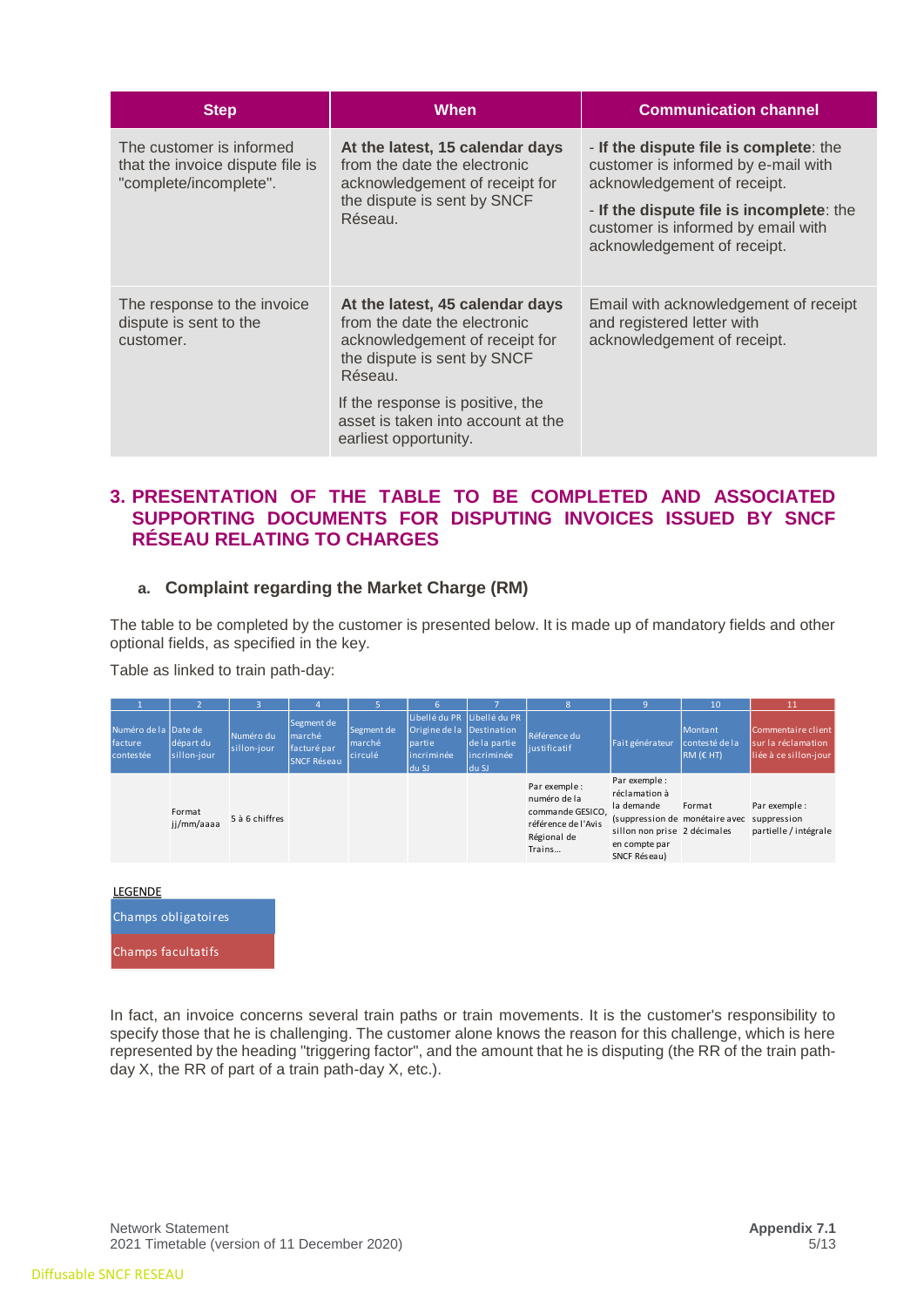#### *Here are a few examples:*

- If the customer requests the reimbursement of the reservation charge because he has not requested the train path-day in question (triggering factor), he does not need to provide a supporting reference if "Order missing in the IS officers" is specified under this heading.
- $\checkmark$  If the customer requests the reimbursement of the market charge because he has submitted a cancellation request prior to D-1 17h (triggering factor), he must provide the reference for his cancellation request to support his challenge.

#### **b. Complaint regarding the Traffic Charge (RC)**

The table to be completed by the customer is presented below. It is made up of mandatory fields and other optional fields, as specified in the key.

Table as linked to train path-day:

|                                              |                          |                          |                                              |                     |                                                                                             |                                      |                                                                                                                                                           | o               | 10                                      | 11                                                                                                                       | 12                                                      | 13                                                 |
|----------------------------------------------|--------------------------|--------------------------|----------------------------------------------|---------------------|---------------------------------------------------------------------------------------------|--------------------------------------|-----------------------------------------------------------------------------------------------------------------------------------------------------------|-----------------|-----------------------------------------|--------------------------------------------------------------------------------------------------------------------------|---------------------------------------------------------|----------------------------------------------------|
| Numéro de la Date de<br>facture<br>contestée | départ du<br>sillon-jour | Numéro du<br>sillon-jour | Tonnage<br>facturé par<br><b>SNCF Réseau</b> | Tonnage<br>circulé* | Libellé du PR Libellé du PR<br>Origine de la Destination<br>lpartie<br>lincriminée<br>du SJ | de la partie<br>lincriminée<br>du SJ | Référence du<br>justificatif                                                                                                                              | Fait générateur | Montant<br>contesté de la<br>RC(EHT)    | Le montant contesté Commentaire<br>intègre-t-il la part<br>de la compensation réclamation liée à la circulation<br>FRET? | client sur la<br>ce sillon-jour                         | L'entreprise<br>ferroviaire assurant<br>incriminée |
|                                              | Format<br>jj/mm/aaaa     | 5 à 6 chiffres           |                                              |                     |                                                                                             |                                      | Par exemple : un<br>mail de SNCF<br>Réseau informant<br>le client de la non<br>circulation de son<br>train, message<br>d'erreur lors de la<br>déclaration |                 | Format<br>monétaire avec<br>2 décimales | A renseigner<br>uniquement pour<br>les clients de<br>l'activité Fret                                                     | Par exemple:<br>suppression<br>partielle /<br>intégrale |                                                    |

*\*The actual tonnage of traffic corresponds to the definition specified in the main Network Statement document (§ 6.7):*

- *- for passenger activities: at full tonnage for commercial traffic and at empty tonnage for non-commercial traffic*
- *- for freight activities: at the full gross tonnage of the convoy (locomotive + equipment towed + goods)*



#### **c. Complaints regarding the charges relating to electric traffic (RCE, RCTE, RFE)**

The table to be completed by the customer is presented below. It is made up of mandatory fields and other optional fields, as specified in the key.

A table per charge and challenged invoice:

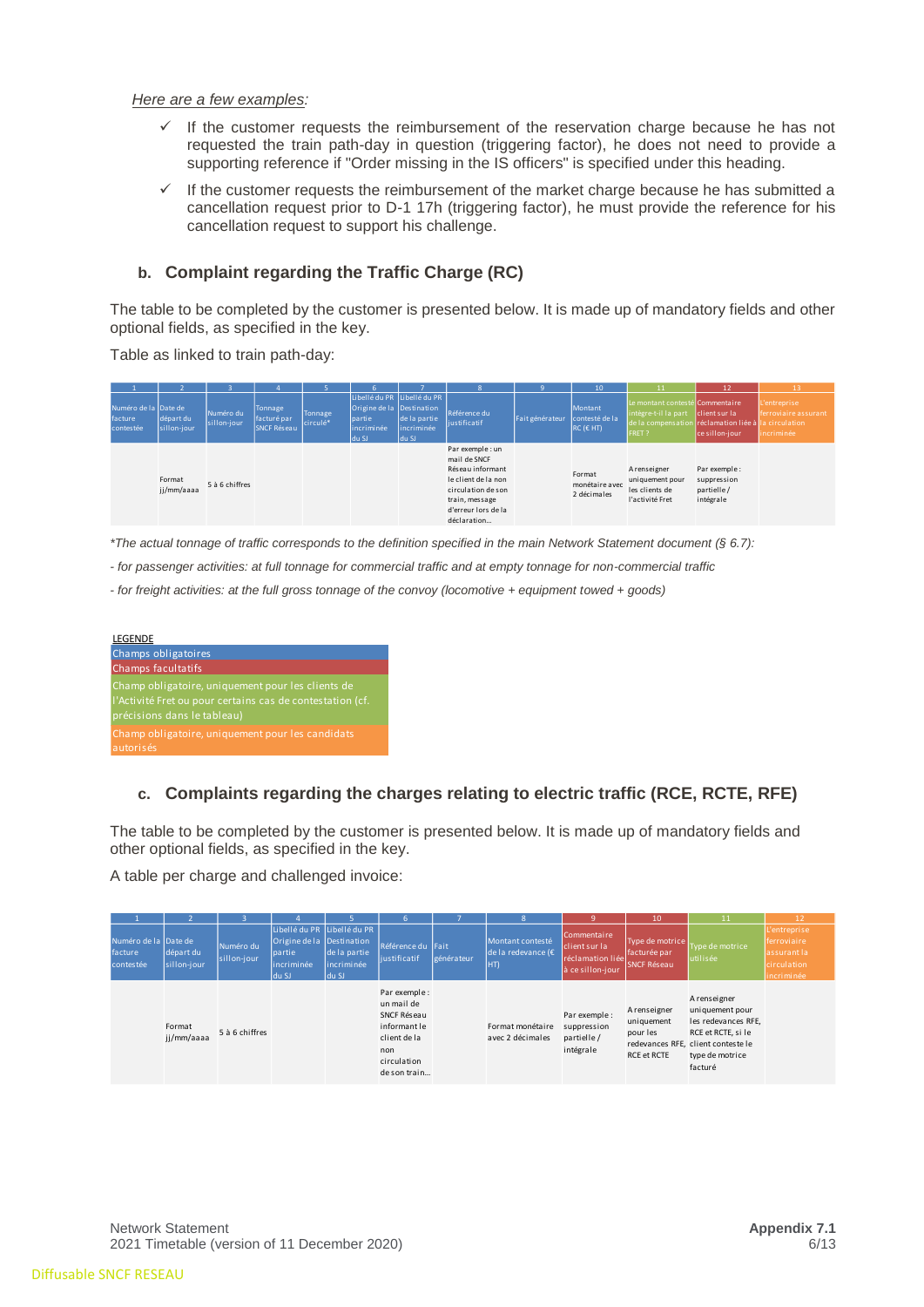| <b>LEGENDE</b>                                            |
|-----------------------------------------------------------|
| Champs obligatoires                                       |
| Champs facultatifs                                        |
| Champ obligatoire, uniquement pour les clients de         |
| l'Activité Fret ou pour certains cas de contestation (cf. |
| Champ obligatoire, uniquement pour les candidats          |
| autorisés                                                 |

# **4. COMPLAINT REGARDING OTHER INVOICES**

For complaints regarding another invoice, the customer must specify the invoices challenged by providing their reference numbers, the service periods concerned (month-year of service), the amounts disputed (in euros, excluding VAT) and the work units involved.

He is also responsible for specifying the reason for the challenge and providing the proofs to support his file.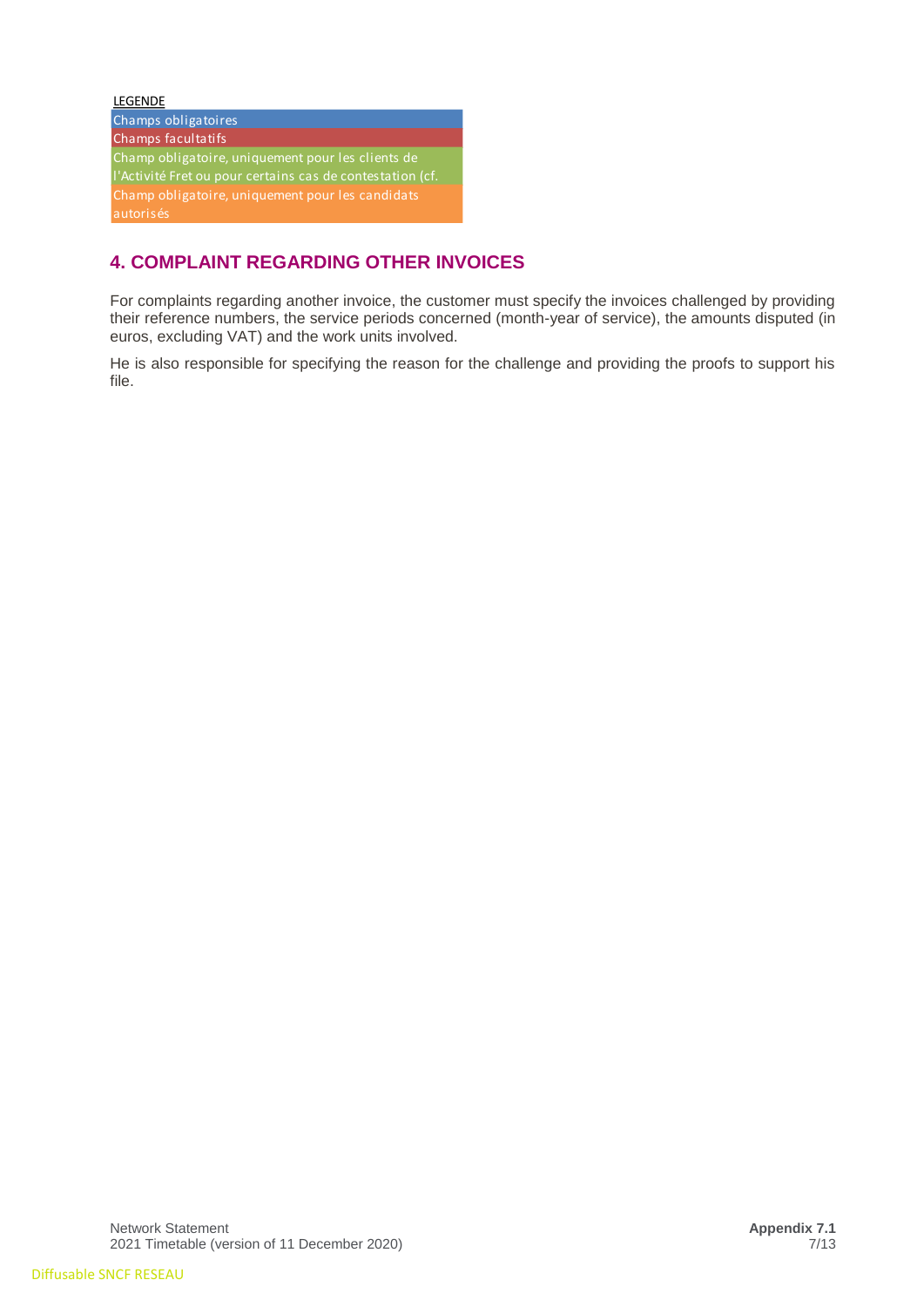# **APPENDIX 7.2**

# **COMPENSATION CLAIMS FOR TRAIN PATH-DAY CANCELLATIONS**

# **1. AIM OF THIS APPENDIX**

The aim of this appendix is to present the admissibility requirements that apply to complaints regarding compensation requests in the case of path-day cancellations and the specific features for the procedure to be followed as regards this.

# **2. ADMISSIBILITY REQUIREMENTS FOR COMPLAINTS RELATING TO COMPENSATION REQUESTS**

#### **a. Basis and conditions of the complaint**

The customer is obliged to specify the basis of its complaint and to respect the relevant contractually agreed deadlines set out in the general conditions of the contract for use of the infrastructure and the contract for allocation of train paths (Appendix 3.1 of the Network Statement, Article 20).

Any compensation that may be paid by SNCF Réseau for a particular train path-day shall be payable solely to the party allocated the train path. Consequently, in the case of train paths placed at the disposition of a railway undertaking by a recipient candidate, this compensation shall cover any damage suffered by both parties.

#### **b. Compiling the complaint package**

The complaint must be made up of the following elements:

- a letter stating the subject of the complaint and indicating the causal event resulting in the claimed loss and details of the compensation amount disputed;
- The elements required for its processing:
	- o the list of train path-days concerned, in Excel format (see [form](https://www.sncf-reseau.fr/sites/default/files/upload/DRR/documents-techniques-referentiels/Formulaire_reclamations_cf_annexes_7_DRR.xlsx) available for download from the SNCF Réseau website, the sections of which are described in paragraph 4.a.),
	- o elements justifying:
		- the facts resulting in the loss and the accountability of SNCF Réseau,
		- the assessment and justification of the damages claimed as compensation for the loss.

If these elements are not submitted in the format stipulated, complaints will be considered incomplete in the light of this Appendix. Consequently, SNCF Réseau will inform the customer that their compensation request file is incomplete.

The customer is responsible for providing SNCF Réseau with any supplementary documents, within the remaining period of time before the end of the expiry deadline with reference, in its correspondence, to the original communication of its complaint. SNCF Réseau shall then store these supplementary documents in its tool in association with the first communication.

The complaint must not relate to more than one operative event ascribed to SNCF Réseau. Letters that mix several compensation requests for different causes should be avoided to enable quicker processing. For this purpose, SNCF Réseau recommends that customers group together all the train path-days concerned that relate to one operative event in one complaint.

SNCF Réseau is willing to help the customer to understand the elements required to compile a complaint file.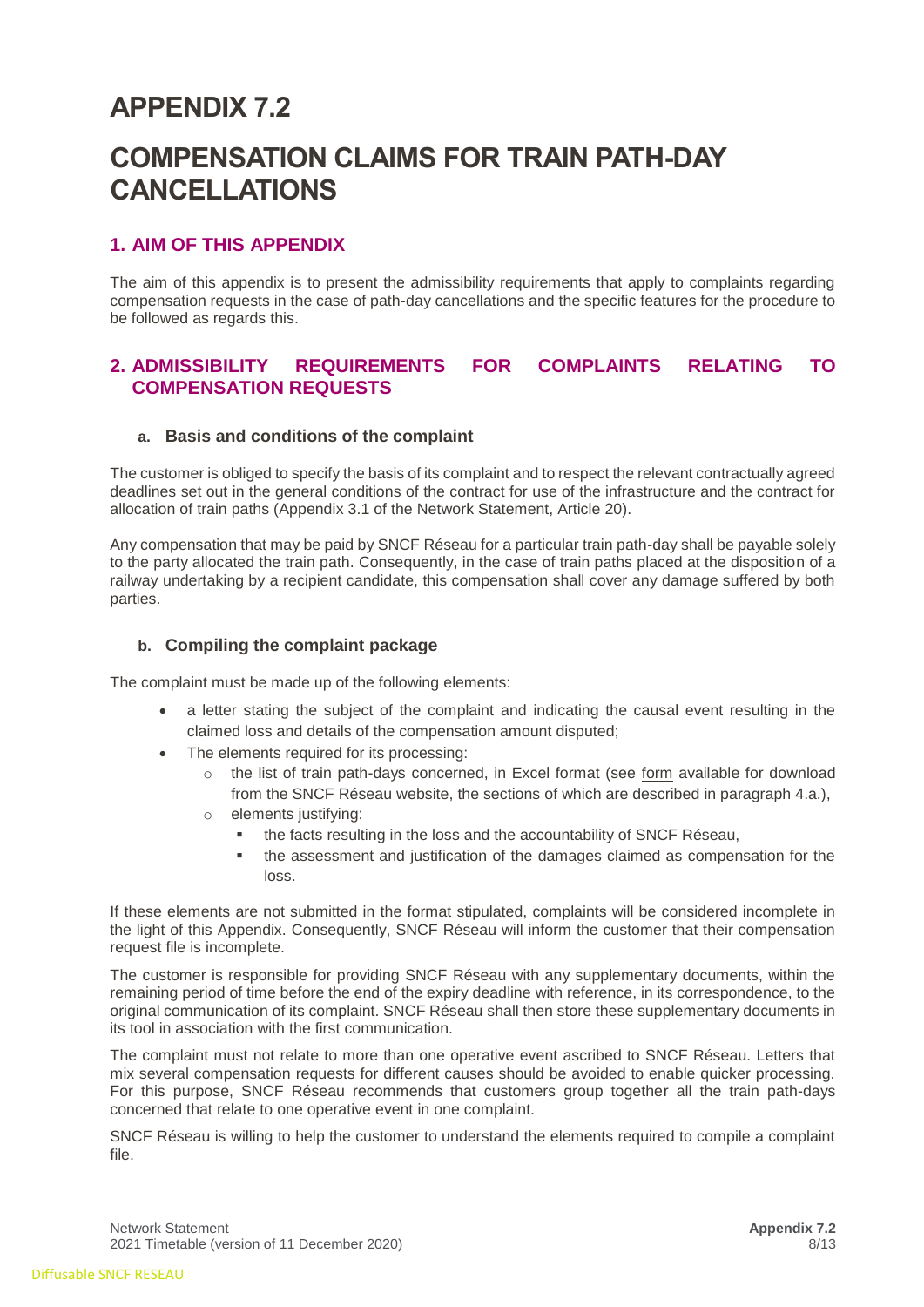# **3. PROCESS FOR HANDLING COMPENSATION REQUESTS**

All compensation requests sent to SNCF Réseau shall be handled according to the procedure defined in Appendix 7.0 above:

In terms of timing and communication channels:

| <b>Step</b>                                                             | When                                                                                                                                                                                                         | <b>Communication channel</b>                                                                                                                                                                                          |
|-------------------------------------------------------------------------|--------------------------------------------------------------------------------------------------------------------------------------------------------------------------------------------------------------|-----------------------------------------------------------------------------------------------------------------------------------------------------------------------------------------------------------------------|
| Customer is informed that the<br>complaint is<br>"complete/incomplete". | 60 calendar days from the<br>date the electronic<br>acknowledgement of receipt<br>for the complaint is sent by<br><b>SNCF Réseau.</b>                                                                        | - If the dispute file is complete: the<br>customer is informed by e-mail with<br>acknowledgement of receipt.<br>- If the file is incomplete: the<br>customer is informed by email with<br>acknowledgement of receipt. |
| The complaint response is<br>sent to the customer.                      | 120 calendar days (target<br>deadline) from the date the<br>electronic acknowledgement<br>of receipt for the complaint is<br>sent by SNCF Réseau for files<br>that SNCF Réseau has<br>confirmed as complete. | Email with acknowledgement of<br>receipt and registered letter with<br>acknowledgement of receipt.                                                                                                                    |
| Payment of compensation                                                 | 30 calendar days (target<br>deadline) from SNCF<br>Réseau's receipt of the<br>"agreed and signed" slip<br>signed by the RU/other<br>candidate                                                                | Bank transfer to the account of the<br>RU/other candidate                                                                                                                                                             |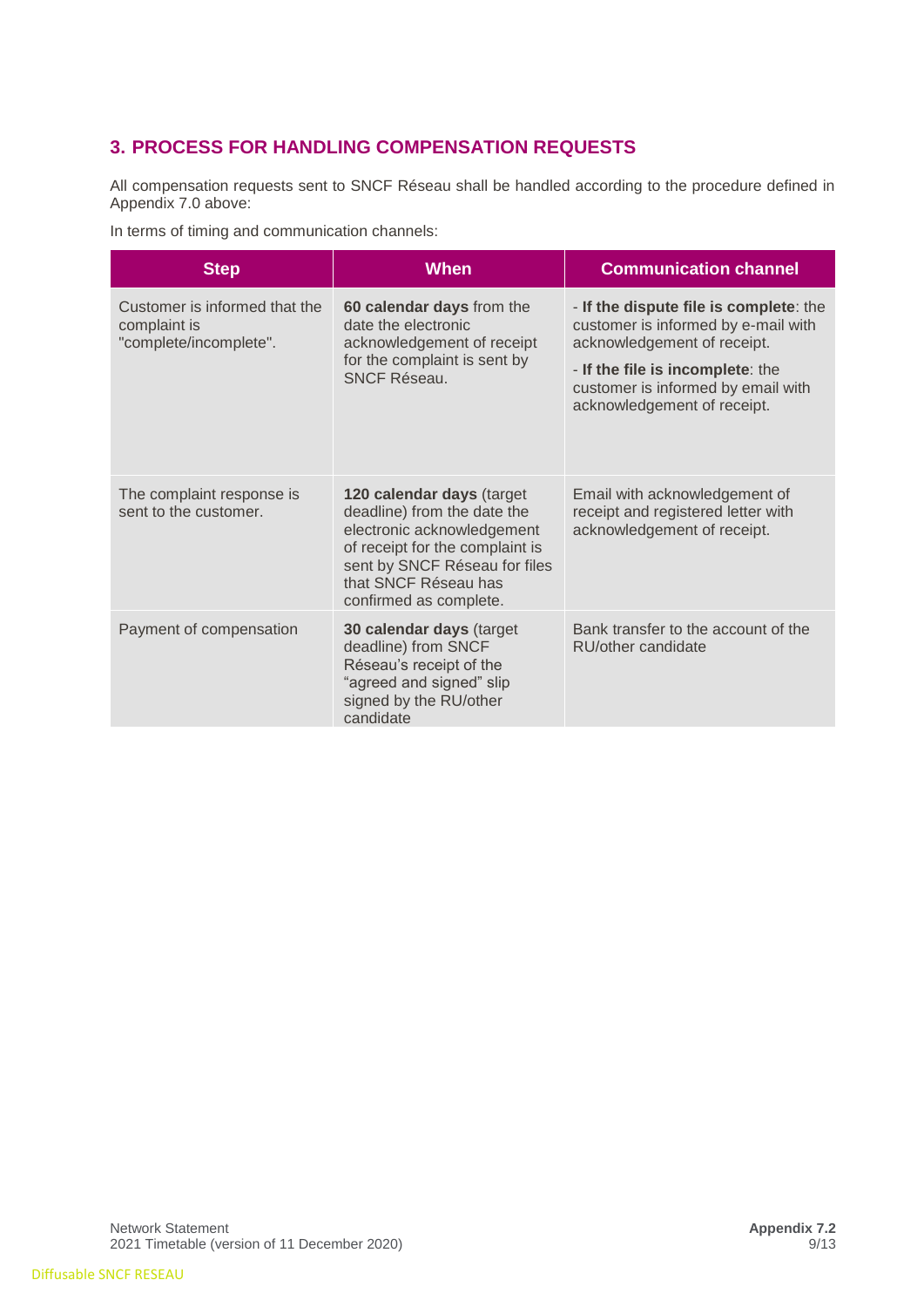# **4. FORMAT OF TABLES TO BE COMPLETED AND ASSOCIATED SUPPORTING EVIDENCE FOR COMPENSATION REQUESTS**

#### **a. Table to be completed by the customer**

The table to be completed by the customer is presented below. It is made up of mandatory fields and other optional fields, as specified in the key.

The model below is expected in order to conduct the investigation of the complaint:

| $-1-$                               | $-2-$                                | $-3-$                    | $-4-$                                                                  | $-5-$                                                                      | $-6-$                                                                                                                                                      | $-7-$                                                                                                       | $-8-$                                                                                                 | -9-                                                             |
|-------------------------------------|--------------------------------------|--------------------------|------------------------------------------------------------------------|----------------------------------------------------------------------------|------------------------------------------------------------------------------------------------------------------------------------------------------------|-------------------------------------------------------------------------------------------------------------|-------------------------------------------------------------------------------------------------------|-----------------------------------------------------------------|
| Date de<br>départ du<br>sillon-jour | Heure de<br>départ du<br>sillon-jour | Numéro du<br>sillon-jour | Libellé du PR<br>Origine de la<br>partie<br>incriminée du<br><b>SJ</b> | Libellé du PR<br>destination de<br>la partie<br>incriminée du<br><b>SJ</b> | Fait générateur                                                                                                                                            | <b>Evaluation</b><br>du préjudice<br>(montant<br>réclamé €)                                                 | <b>Référence</b><br>du justificatif                                                                   | Commentaire<br>client sur la<br>réclamation liée<br>à ce sillon |
| Format<br>ji/mm/aaaa                | Format<br>hh :mm :ss                 | 5 à 6 chiffres           |                                                                        |                                                                            | Par exemple :<br>Réclamation liée<br>à des difficultés<br>opérationnelles<br>(Suppression par<br><b>SNCF Réseau</b><br>d'un sillon-jour<br>attribué ferme) | Format<br>monétaire<br>avec 2<br>décimales.<br>évaluation si<br>possible du<br>préjudice par<br>sillon-jour | Par exemple :<br>numéro de la<br>commande<br>GESICO.<br>référence de<br>l'Avis Régional<br>de Trains, |                                                                 |
| Légende :<br>Champs obligatoires    |                                      |                          |                                                                        |                                                                            |                                                                                                                                                            |                                                                                                             |                                                                                                       |                                                                 |

#### **b. Justifying elements to be provided for all complaints in addition to the table when submitting a compensation request**

All compensation requests brought to the attention of SNCF Réseau must clearly state the causal link between the operative event and the alleged damage and must provide proof to support and evaluate this damage.

Proof to evaluate the damage vary depending on each case. These elements may be financial, contractual, operational, etc. If necessary, SNCF Réseau may submit them to an external expert for an opinion on the evaluation, both in terms of reliability and acceptability.

**Champs facultatifs**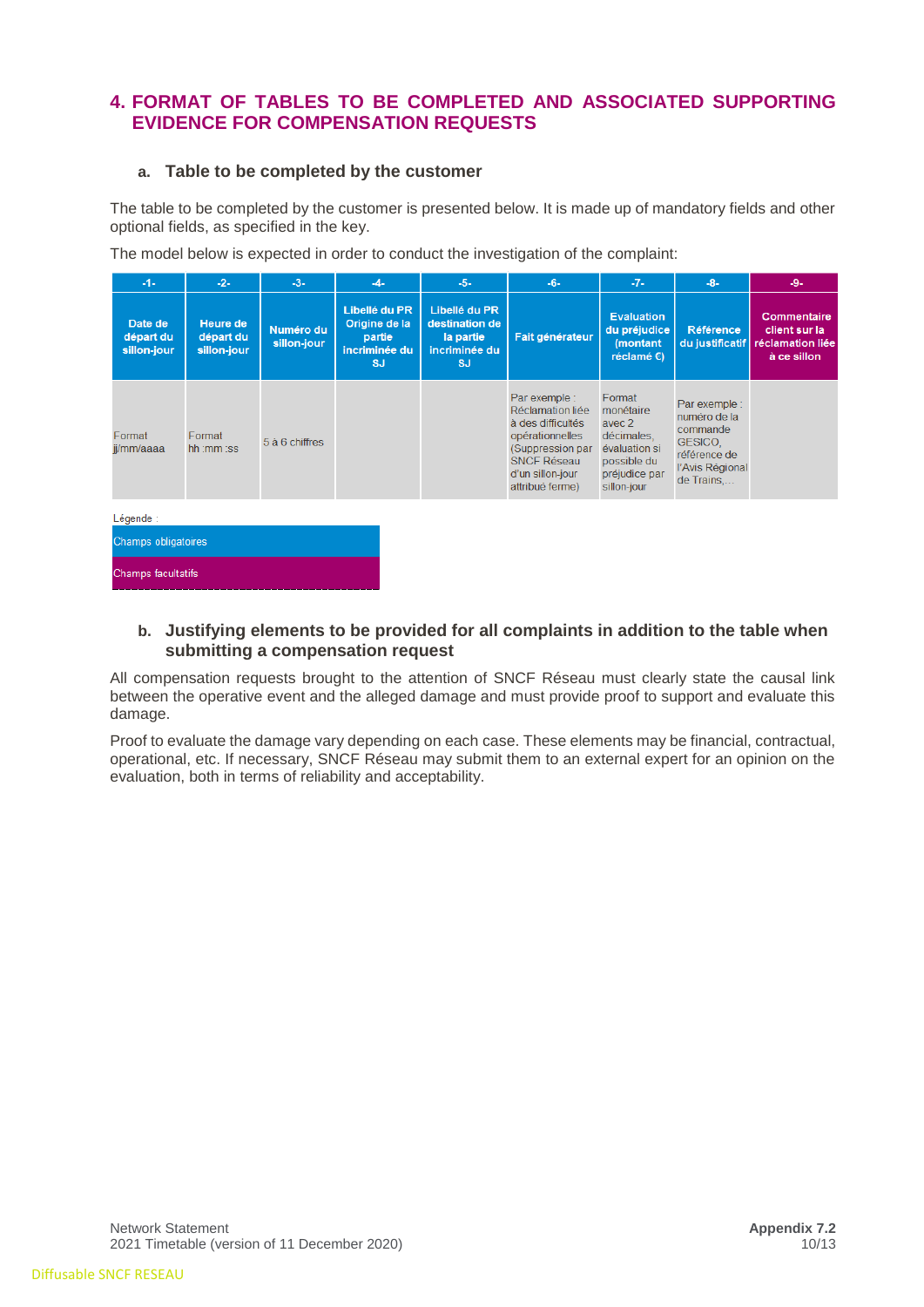# **APPENDIX 7.3**

# **REQUESTS FOR REFUND OF THE COSTS INCURRED BY A RAILWAY UNDERTAKING SUPPLYING RESCUE SERVICES**

## **1. AIM OF THIS APPENDIX**

The aim of this appendix is to present the admissibility requirements and the specific processes for handling requests for refund of the costs incurred by a railway undertaking supplying rescue services.

## **2. ADMISSIBILITY CONDITIONS FOR REQUESTS FOR REFUND OF THE COSTS OF RESCUE TRAINS**

#### **a. Basis and deadline for the refund request**

In accordance with Article 7.4 of the general conditions applicable to the contract for use of the infrastructure and the contract for allocation of train paths (Appendix 3.1 of the Network Statement), any railway undertaking that has provided the rescue of a broken-down train may seek reimbursement from SNCF Réseau for the costs and operating inconvenience associated with this rescue.

This request must be made known to SNCF Réseau within a maximum of one year from the date of the rescue of the broken-down train.

#### **b. Compiling the file for requesting a refund of the costs incurred by a railway undertaking supplying rescue services**

The refund request must contain the following elements:

- A letter with a subject specifying that the request concerns a refund of the costs of rescue trains.
- the elements required for its processing:
	- o For each train rescued, the elements justifying the incident:
		- Bréhat incident number
		- Supporting document OP00504 "provision to SNCF Réseau of means of the railway undertaking" provided by the COGC. This document is mandatory.
	- o The elements justifying the costs incurred by the undertaking providing the rescue services and the operating inconveniences suffered,
	- o the list of train path-days concerned (trains rescued) in electronic form in Excel format (using the [form](https://www.sncf-reseau.fr/sites/default/files/upload/DRR/documents-techniques-referentiels/Formulaire_reclamations_cf_annexes_7_DRR.xlsx) available for download from the SNCF Réseau website). These train pathdays must be identified according to the sections listed in paragraph 3.

If these elements are not submitted in the format stipulated, complaints will be considered incomplete in the light of this Appendix. SNCF Réseau shall therefore inform the railway undertaking of the incompleteness of its request for refund of the rescue costs.

The customer is responsible for providing SNCF Réseau with any supplementary documents, within the remaining period of time before the end of the expiry deadline with reference, in its correspondence, to the original communication of its complaint.

Network Statement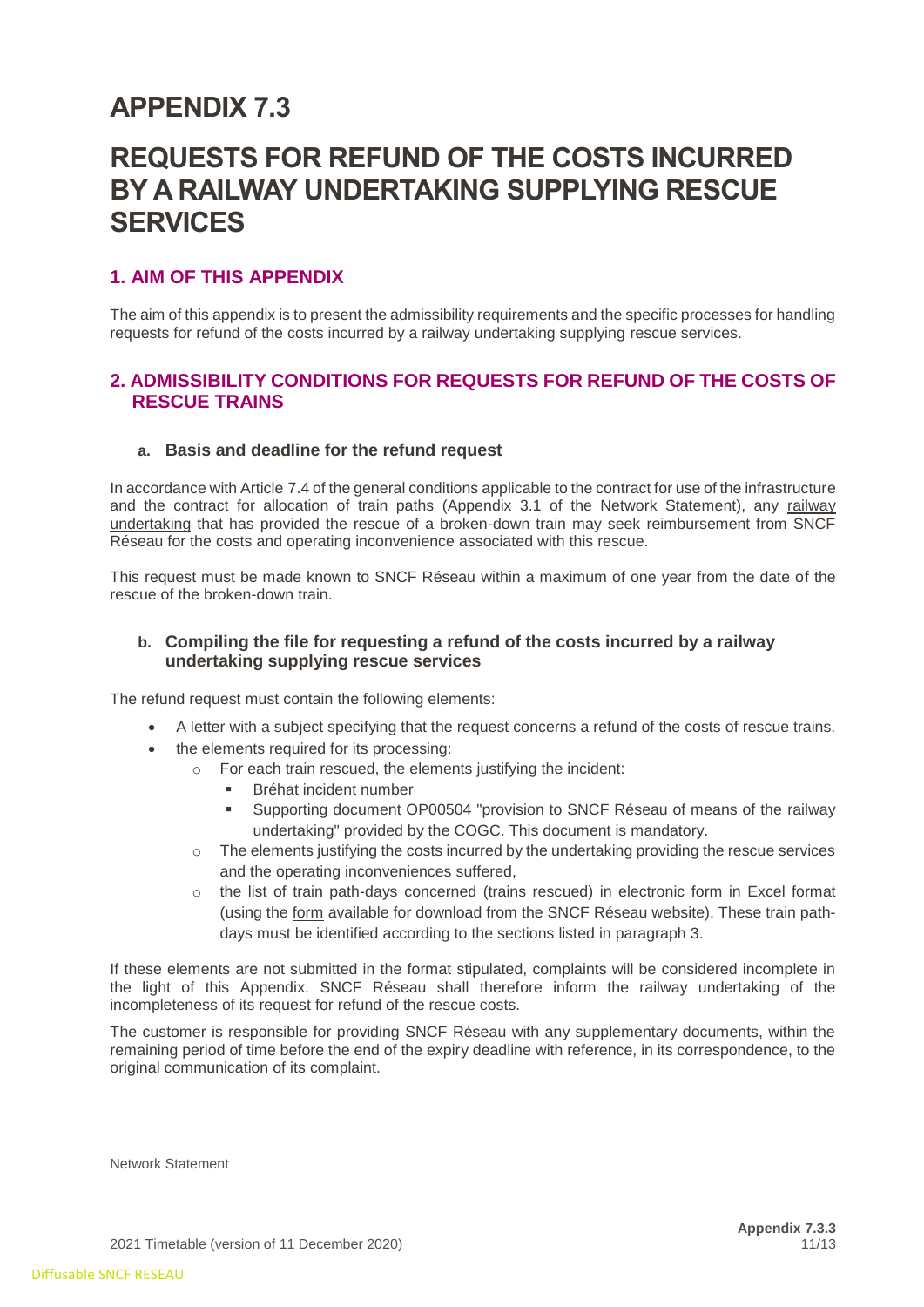SNCF Réseau is willing to help the railway undertaking to understand the elements required to compile a compliant request file for the processing of rescue trains.

#### **c. Process for requests for a refund of the costs incurred by a railway undertaking supplying rescue services**

All requests for the refund of the costs incurred by a railway undertaking supplying rescue services sent to SNCF Réseau are handled according to the procedure described in Appendix 7.0 above.

In terms of timing and communication channels:

| <b>Step</b>                                                             | When                                                                                                                                                                                         | <b>Communication channel</b>                                                                                                                                                                                                                     |
|-------------------------------------------------------------------------|----------------------------------------------------------------------------------------------------------------------------------------------------------------------------------------------|--------------------------------------------------------------------------------------------------------------------------------------------------------------------------------------------------------------------------------------------------|
| Customer is informed that<br>the complaint is<br>"complete/incomplete". | 30 calendar days (target<br>deadline) from the date the<br>electronic acknowledgement of<br>receipt for the refund request is<br>sent by SNCF Réseau.                                        | - If the refund request file is<br>complete: the customer is informed<br>by email with acknowledgement of<br>receipt.<br>- If the refund request file is<br>incomplete: the customer is<br>informed by email with<br>acknowledgement of receipt. |
| The complaint response is<br>sent to the customer                       | 120 calendar days from the date<br>the electronic acknowledgement of<br>receipt for the refund request is<br>sent by SNCF Réseau for files that<br>SNCF Réseau has confirmed as<br>complete. | Email with acknowledgement of<br>receipt and registered letter with<br>acknowledgement of receipt.                                                                                                                                               |
| Payment of compensation                                                 | <b>30 calendar days</b> (target deadline)<br>from SNCF Réseau's receipt of the<br>"agreed and signed" slip signed by<br>the RU/other candidate                                               | Bank transfer to the account of the<br>RU/other candidate                                                                                                                                                                                        |

## **3. PRESENTATION OF THE TABLE TO BE COMPLETED AS LINKED TO THE RESCUED TRAIN**

The information required for the model below is necessary in order to conduct the investigation of the request (9 columns).

| $-1-$                    | $-2-$                | $-3-$                                                | $-4-$                      | $-5-$                                       | $-6-$                                           | $-7-$                                                                                                                    | $-8-$                                                               | -9-         |
|--------------------------|----------------------|------------------------------------------------------|----------------------------|---------------------------------------------|-------------------------------------------------|--------------------------------------------------------------------------------------------------------------------------|---------------------------------------------------------------------|-------------|
| <b>Client</b><br>secouru | Date de<br>départ du | Heure de<br>départ du<br>train secouru train secouru | Numéro du<br>train secouru | Libellé du PR<br>Origine (train<br>secouru) | Libellé du PR<br>destination (train<br>secouru) | Coût de la mise<br>en place du train<br>de secours                                                                       | <b>Numéro</b><br>d'incident<br>Bréhat/ ou copie<br>de la fiche COGC | Commentaire |
|                          | Format<br>ji/mm/aaaa | Format<br>hh :mm :ss                                 | 5 à 6 chiffres             |                                             |                                                 | Format monétaire<br>avec 2 décimales.<br>chiffrage des coûts<br>liés à la mise en<br>place du train de<br><b>Secours</b> |                                                                     |             |

Légende :

Champs obligatoires

Champs facultatifs

Network Statement